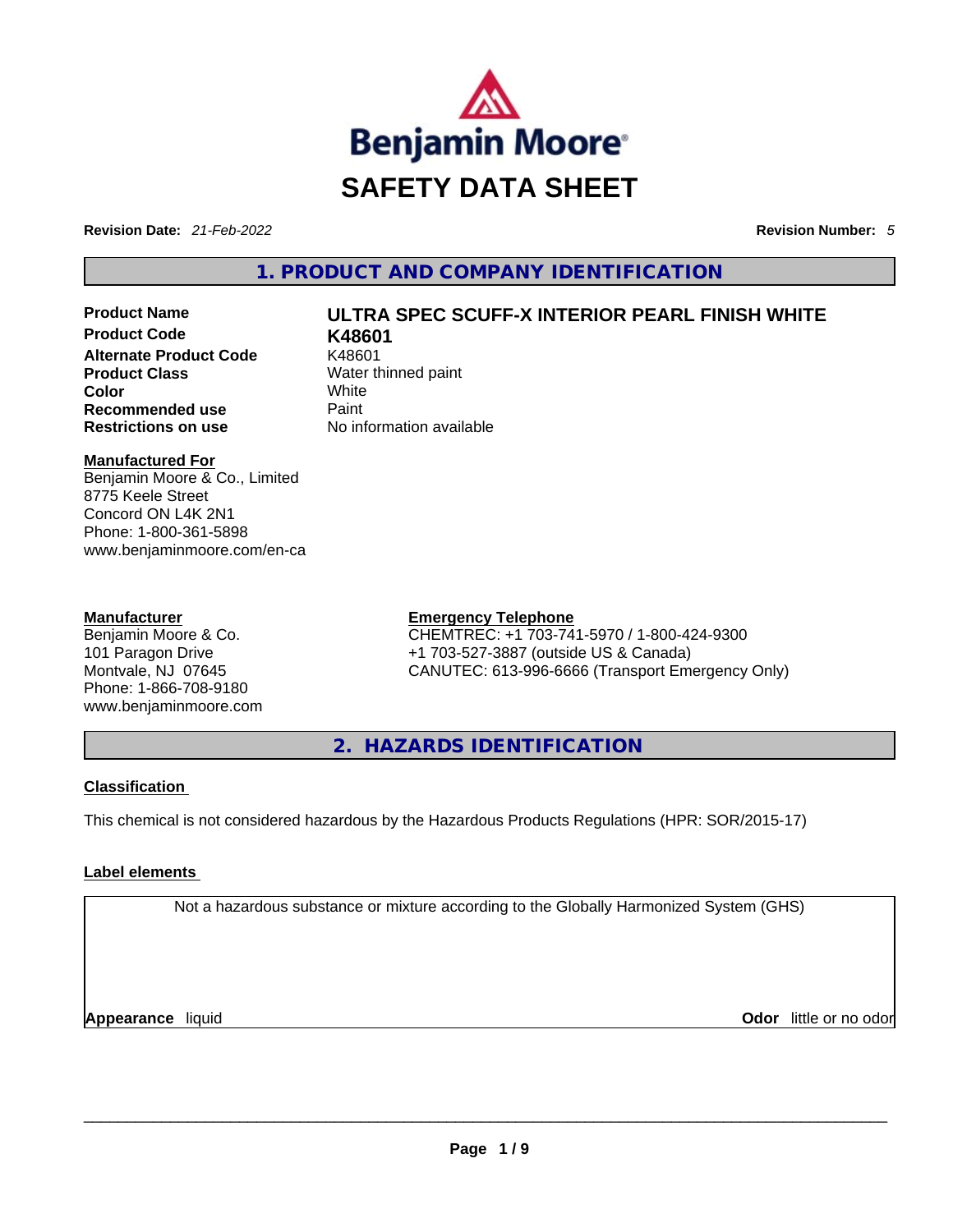#### **Other information**

No information available

 **WARNING:** This product contains isothiazolinone compounds at levels of <0.1%. These substances are biocides commonly found in most paints and a variety of personal care products as a preservative. Certain individuals may be sensitive or allergic to these substances, even at low levels.

### **3. COMPOSITION INFORMATION ON COMPONENTS**

| <b>Chemical name</b>                                                            | CAS No.    | Weight-%       | Hazardous Material<br>registry number<br>(HMIRA registry #) | Date HMIRA filed and<br>Information Review Act Idate exemption granted<br>(if applicable) |
|---------------------------------------------------------------------------------|------------|----------------|-------------------------------------------------------------|-------------------------------------------------------------------------------------------|
| Titanium dioxide                                                                | 13463-67-7 | $10 - 30%$     |                                                             |                                                                                           |
| Propanoic acid, 2-methyl-,<br>monoester with<br>2,2,4-trimethyl-1,3-pentanediol | 25265-77-4 | 1 - 5%         |                                                             |                                                                                           |
| Sodium C14-C16 olefin<br>sulfonate                                              | 68439-57-6 | $0.1 - 0.25\%$ |                                                             |                                                                                           |

\*The exact percentage (concentration) of composition has been withheld as a trade secret

| 4. FIRST AID MEASURES                  |                                                                                                            |  |
|----------------------------------------|------------------------------------------------------------------------------------------------------------|--|
| <b>General Advice</b>                  | No hazards which require special first aid measures.                                                       |  |
| <b>Eye Contact</b>                     | Rinse thoroughly with plenty of water for at least 15<br>minutes and consult a physician.                  |  |
| <b>Skin Contact</b>                    | Wash off immediately with soap and plenty of water while<br>removing all contaminated clothes and shoes.   |  |
| <b>Inhalation</b>                      | Move to fresh air. If symptoms persist, call a physician.                                                  |  |
| Ingestion                              | Clean mouth with water and afterwards drink plenty of<br>water. Consult a physician if necessary.          |  |
| <b>Most Important Symptoms/Effects</b> | None known.                                                                                                |  |
| <b>Notes To Physician</b>              | Treat symptomatically.                                                                                     |  |
| 5. FIRE-FIGHTING MEASURES              |                                                                                                            |  |
| <b>Suitable Extinguishing Media</b>    | Use extinguishing measures that are appropriate to local<br>circumstances and the surrounding environment. |  |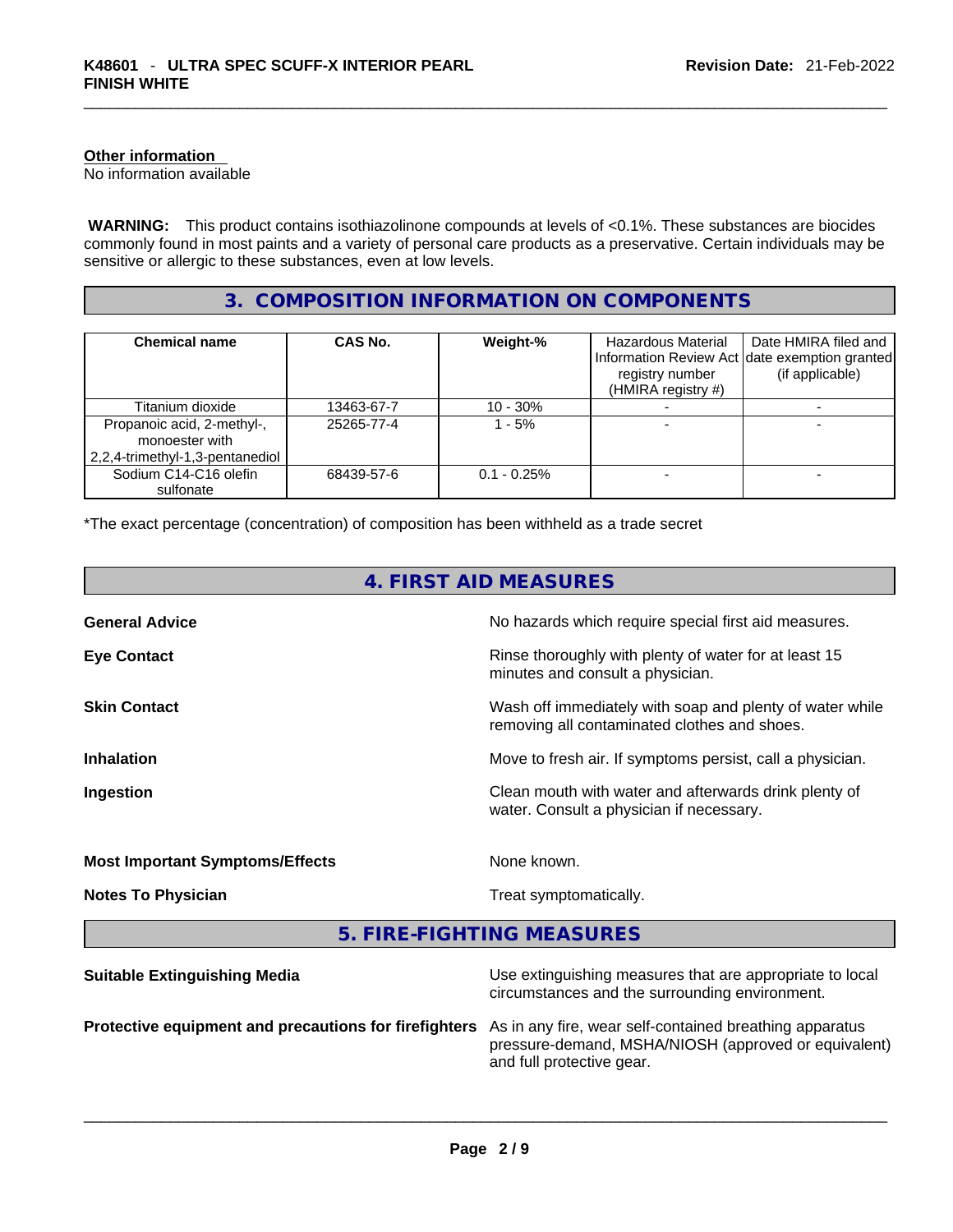| <b>Specific Hazards Arising From The Chemical</b>                                | Closed containers may rupture if exposed to fire or<br>extreme heat. |
|----------------------------------------------------------------------------------|----------------------------------------------------------------------|
| Sensitivity to mechanical impact                                                 | No.                                                                  |
| Sensitivity to static discharge                                                  | No                                                                   |
| <b>Flash Point Data</b><br>Flash point (°F)<br>Flash Point (°C)<br><b>Method</b> | Not applicable<br>Not applicable<br>Not applicable                   |
| <b>Flammability Limits In Air</b>                                                |                                                                      |
| Lower flammability limit:<br><b>Upper flammability limit:</b>                    | Not applicable<br>Not applicable                                     |
| <b>NFPA</b><br><b>Flammability: 0</b><br>Health: 1                               | Instability: 0<br><b>Special: Not Applicable</b>                     |
| <b>NFPA Legend</b><br>0 - Not Hazardous<br>1 - Slightly                          |                                                                      |

- 
- 2 Moderate
- 3 High
- 4 Severe

*The ratings assigned are only suggested ratings, the contractor/employer has ultimate responsibilities for NFPA ratings where this system is used.* 

*Additional information regarding the NFPA rating system is available from the National Fire Protection Agency (NFPA) at www.nfpa.org.* 

#### **6. ACCIDENTAL RELEASE MEASURES**

| <b>Personal Precautions</b>      | Avoid contact with skin, eyes and clothing. Ensure<br>adequate ventilation.                          |
|----------------------------------|------------------------------------------------------------------------------------------------------|
| <b>Other Information</b>         | Prevent further leakage or spillage if safe to do so.                                                |
| <b>Environmental precautions</b> | See Section 12 for additional Ecological Information.                                                |
| <b>Methods for Cleaning Up</b>   | Soak up with inert absorbent material. Sweep up and<br>shovel into suitable containers for disposal. |

## **7. HANDLING AND STORAGE**

| <b>Handling</b>               | Avoid contact with skin, eyes and clothing. Avoid breathing<br>vapors, spray mists or sanding dust. In case of insufficient<br>ventilation, wear suitable respiratory equipment. |
|-------------------------------|----------------------------------------------------------------------------------------------------------------------------------------------------------------------------------|
| <b>Storage</b>                | Keep container tightly closed. Keep out of the reach of<br>children.                                                                                                             |
| <b>Incompatible Materials</b> | No information available                                                                                                                                                         |

 $\_$  ,  $\_$  ,  $\_$  ,  $\_$  ,  $\_$  ,  $\_$  ,  $\_$  ,  $\_$  ,  $\_$  ,  $\_$  ,  $\_$  ,  $\_$  ,  $\_$  ,  $\_$  ,  $\_$  ,  $\_$  ,  $\_$  ,  $\_$  ,  $\_$  ,  $\_$  ,  $\_$  ,  $\_$  ,  $\_$  ,  $\_$  ,  $\_$  ,  $\_$  ,  $\_$  ,  $\_$  ,  $\_$  ,  $\_$  ,  $\_$  ,  $\_$  ,  $\_$  ,  $\_$  ,  $\_$  ,  $\_$  ,  $\_$  ,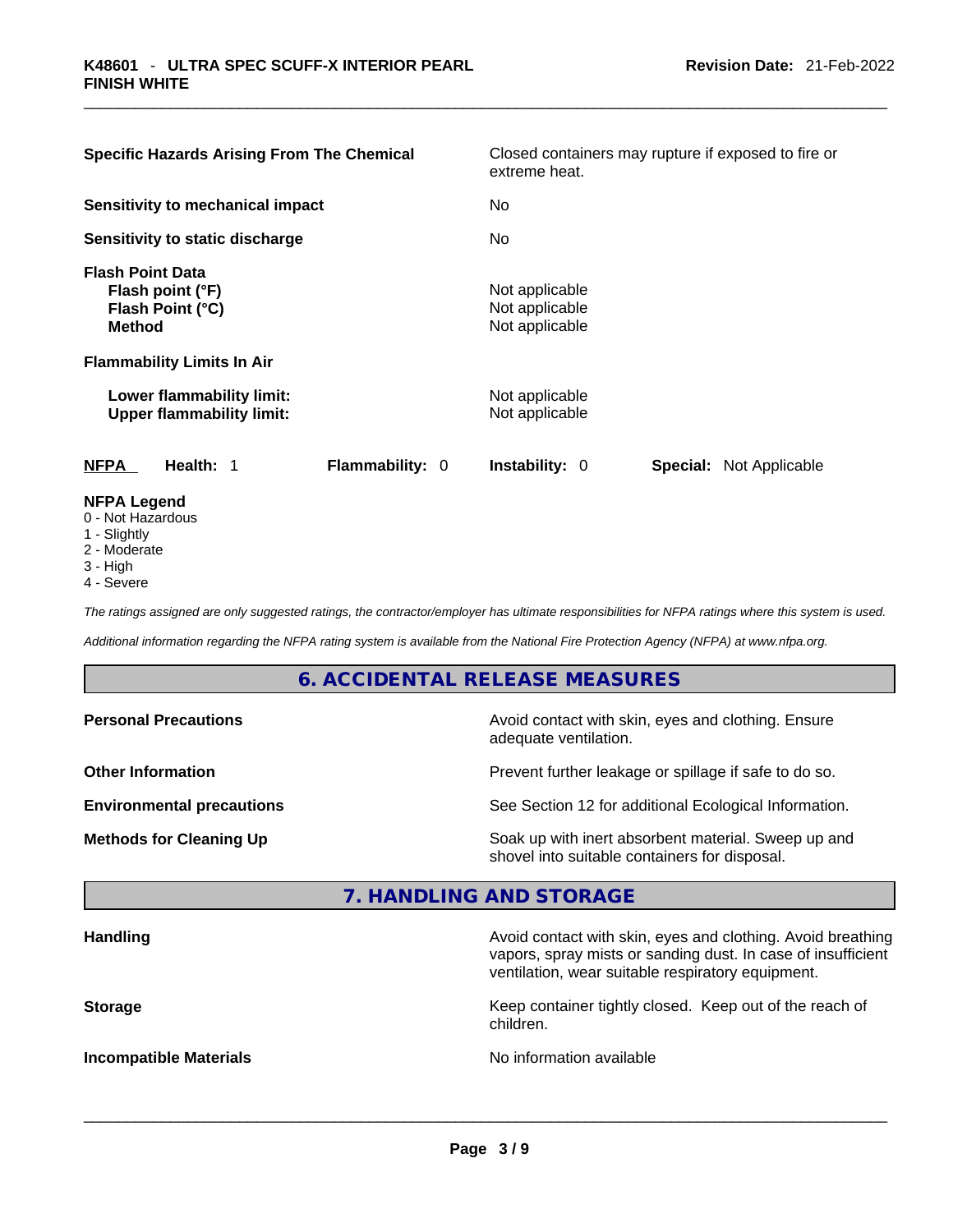## **8. EXPOSURE CONTROLS/PERSONAL PROTECTION**

#### **Exposure Limits**

| Chemical name    | ACGIH TLV                | Alberta                                    | <b>British Columbia</b>                                           | Ontario                             | Quebec                                   |
|------------------|--------------------------|--------------------------------------------|-------------------------------------------------------------------|-------------------------------------|------------------------------------------|
| Titanium dioxide | TWA: $10 \text{ ma/m}^3$ | <b>TWA</b><br>$^{\circ}$ 0 ma/m $^{\circ}$ | <b>TWA</b><br>$10 \text{ ma/m}^3$ -<br>TWA<br>ma/m <sup>3</sup> د | <b>TWA</b><br>$10 \text{ ma/m}^3$ - | <b>TWAEV</b><br>10 mg/m <sup>3</sup> - . |

**Legend**

ACGIH - American Conference of Governmental Industrial Hygienists Alberta - Alberta Occupational Exposure Limits British Columbia - British Columbia Occupational Exposure Limits Ontario - Ontario Occupational Exposure Limits Quebec - Quebec Occupational Exposure Limits N/E - Not established

# **Personal Protective Equipment**<br>**Eye/Face Protection**

**Engineering Measures Ensure** Ensure adequate ventilation, especially in confined areas.

Safety glasses with side-shields. **Skin Protection Protection Protective gloves and impervious clothing. Respiratory Protection In case of insufficient ventilation wear suitable respiratory** equipment.

**Hygiene Measures Avoid contact with skin, eyes and clothing. Remove and Avoid contact with skin, eyes and clothing. Remove and** wash contaminated clothing before re-use. Wash thoroughly after handling.

#### **9. PHYSICAL AND CHEMICAL PROPERTIES**

**Appearance** liquid **Odor Odor Odor little or no odor Odor Threshold**<br> **Density (Ibs/gal)**<br> **Density (Ibs/gal)**<br> **No information available**<br>
10.3 - 10.7 **Density** (Ibs/gal) **Specific Gravity** 1.23 - 1.28 **pH pH 1 Viscosity (cps) Viscosity (cps) No information available Solubility(ies)** No information available **Water solubility Water solubility No information available Evaporation Rate No information available No information available Vapor pressure No information available No information available Vapor density**<br> **We Solids**<br>
We Solids
2018 Wt. % Solids **Vol. % Solids** 35 - 45 **Wt. % Volatiles** 45 - 55 **Vol. % Volatiles VOC Regulatory Limit (g/L)** < 100 **Boiling Point (°F)** 212 **Boiling Point (°C)** 100 **Freezing point (°F)** 32 **Freezing Point (°C)** 0 **Flash point (°F)** Not applicable

**Flash Point (°C)**  $\qquad \qquad$  Not applicable  $\qquad \qquad$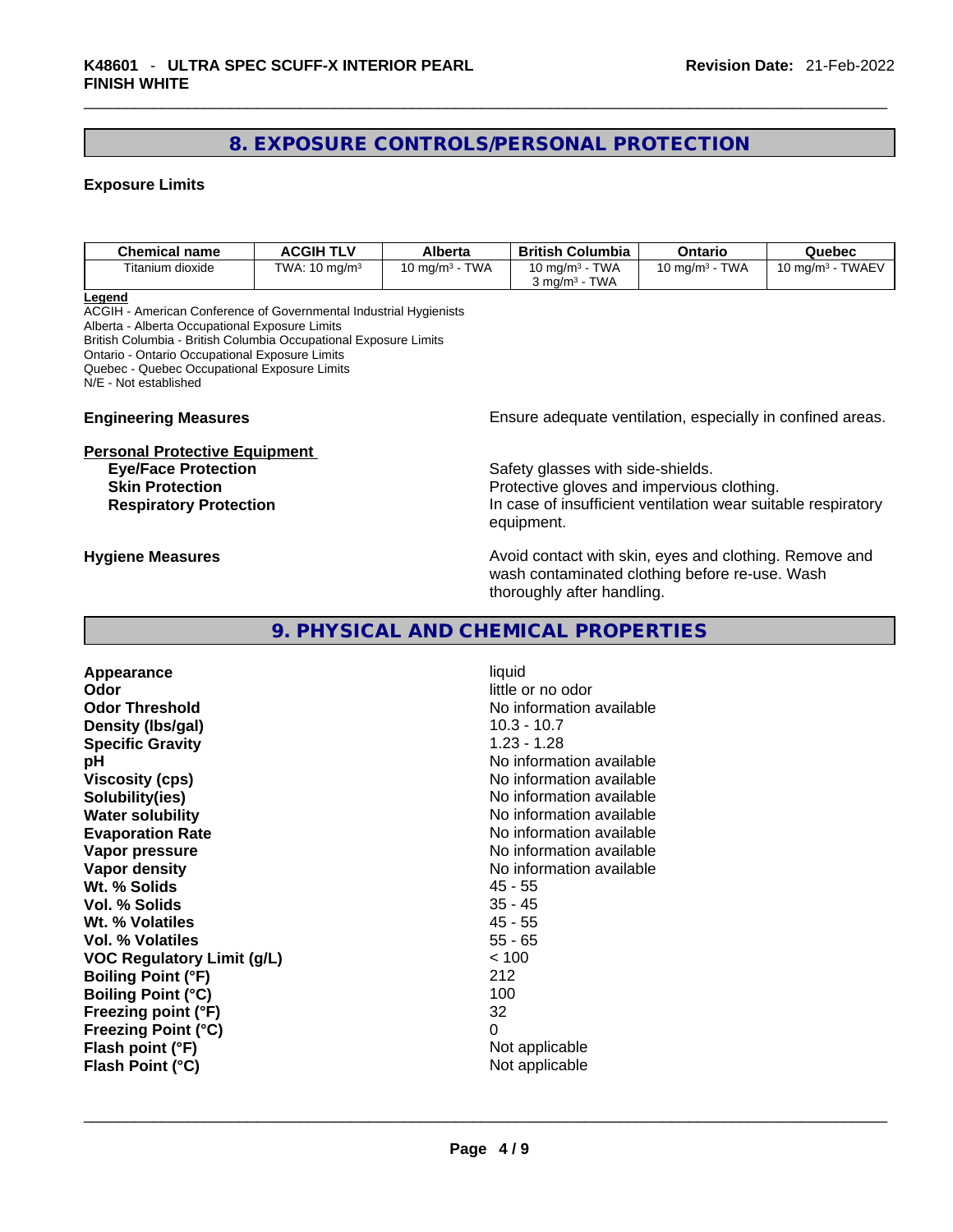**Method**<br> **Plammability (solid, gas)**<br> **Plammability (solid, gas)**<br> **Not applicable Flammability (solid, gas)**<br> **Commability limit:**<br>
Upper flammability limit:<br>
Not applicable **Upper flammability limit:**<br> **Lower flammability limit:**<br>
Not applicable<br>
Not applicable **Lower flammability limit:**<br> **Autoianition Temperature (°F)**<br>
Mo information available **Autoignition Temperature (°F)**<br> **Autoignition Temperature (°C)** No information available **Autoignition Temperature (°C) Decomposition Temperature (°F)** No information available **Decomposition Temperature (°C)** No information available

**No information available** 

#### **10. STABILITY AND REACTIVITY**

| <b>Reactivity</b>                         | Not Applicable                           |
|-------------------------------------------|------------------------------------------|
| <b>Chemical Stability</b>                 | Stable under normal conditions.          |
| <b>Conditions to avoid</b>                | Prevent from freezing.                   |
| <b>Incompatible Materials</b>             | No materials to be especially mentioned. |
| <b>Hazardous Decomposition Products</b>   | None under normal use.                   |
| <b>Possibility of hazardous reactions</b> | None under normal conditions of use.     |

## **11. TOXICOLOGICAL INFORMATION**

| <b>Product Information</b> |                                          |  |
|----------------------------|------------------------------------------|--|
|                            | Information on likely routes of exposure |  |

**Acute Toxicity** 

**Principal Routes of Exposure Exposure** Eye contact, skin contact and inhalation.

**Product Information Information No information available** 

#### **<u>Symptoms related to the physical, chemical and toxicological characteristics</u>**

| Symptoms | No information available |
|----------|--------------------------|
|          |                          |

#### **Delayed and immediate effects as well as chronic effects from short and long-term exposure**

| Eye contact                  | May cause slight irritation                                                                                     |
|------------------------------|-----------------------------------------------------------------------------------------------------------------|
| <b>Skin contact</b>          | Substance may cause slight skin irritation. Prolonged or<br>repeated contact may dry skin and cause irritation. |
| <b>Inhalation</b>            | May cause irritation of respiratory tract.                                                                      |
| Ingestion                    | Ingestion may cause gastrointestinal irritation, nausea,<br>vomiting and diarrhea.                              |
| <b>Sensitization</b>         | No information available.                                                                                       |
| <b>Neurological Effects</b>  | No information available.                                                                                       |
| <b>Mutagenic Effects</b>     | No information available.                                                                                       |
| <b>Reproductive Effects</b>  | No information available.                                                                                       |
| <b>Developmental Effects</b> | No information available.                                                                                       |
|                              |                                                                                                                 |
|                              |                                                                                                                 |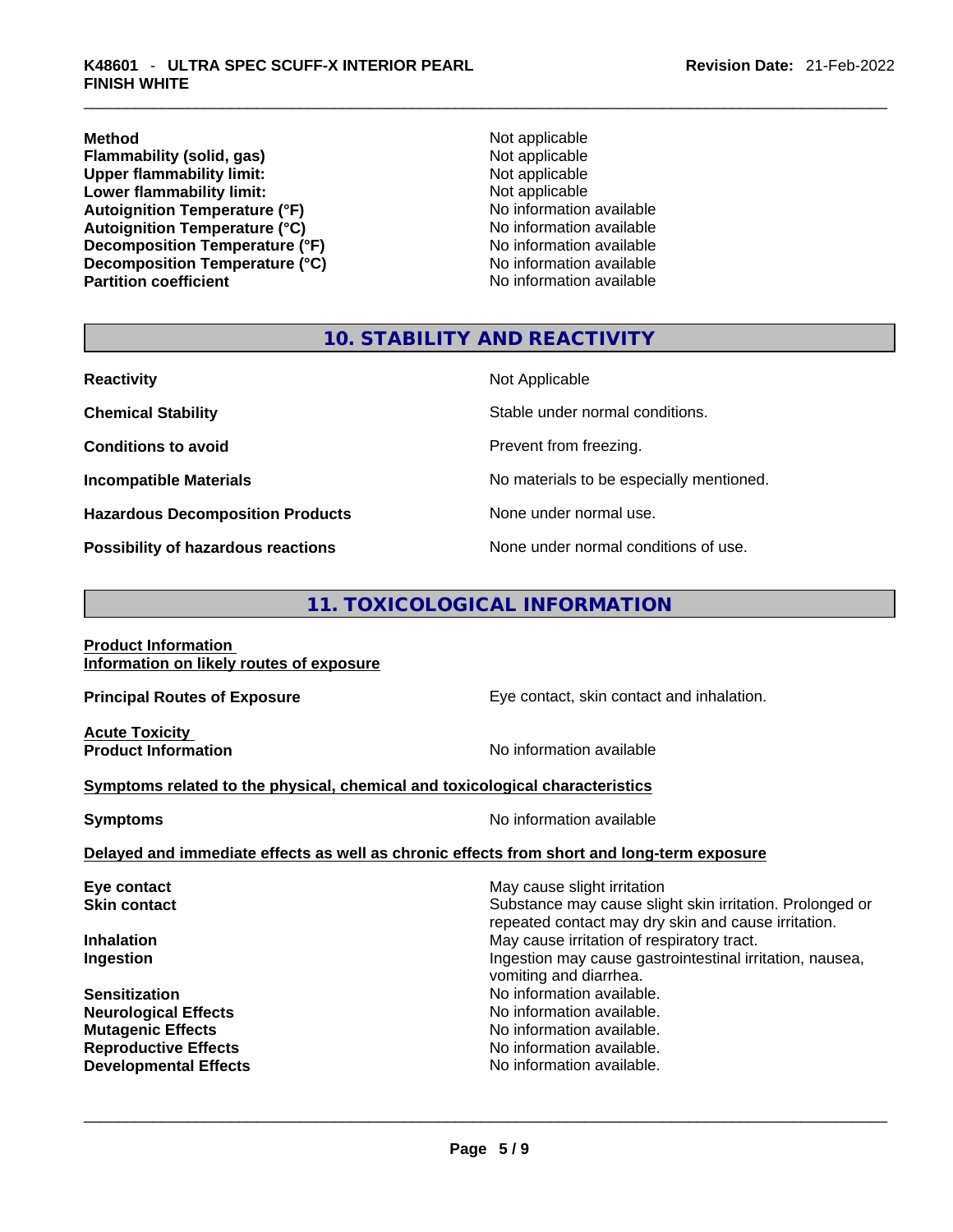#### **Target organ effects**<br> **STOT - single exposure**<br>
STOT - single exposure<br>
No information available. **STOT - single exposure**<br> **STOT - repeated exposure**<br> **STOT - repeated exposure**<br> **No information available. STOT** - repeated exposure **Other adverse effects No information available. Aspiration Hazard**  No information available.

**Numerical measures of toxicity**

**The following values are calculated based on chapter 3.1 of the GHS document**

| <b>ATEmix (oral)</b>   | 34231 mg/kg  |
|------------------------|--------------|
| <b>ATEmix (dermal)</b> | 141036 mg/kg |

#### **Component Information**

| Chemical name                   | Oral LD50             | Dermal LD50            | Inhalation LC50       |
|---------------------------------|-----------------------|------------------------|-----------------------|
| Titanium dioxide                | $> 10000$ mg/kg (Rat) |                        |                       |
| 13463-67-7                      |                       |                        |                       |
| Propanoic acid, 2-methyl-,      | $=$ 3200 mg/kg (Rat)  | $> 15200$ mg/kg (Rat)  |                       |
| monoester with                  |                       |                        |                       |
| 2,2,4-trimethyl-1,3-pentanediol |                       |                        |                       |
| 25265-77-4                      |                       |                        |                       |
| Sodium C14-C16 olefin sulfonate | $= 2220$ mg/kg (Rat)  | $> 740$ mg/kg (Rabbit) | $> 52$ mg/L (Rat) 4 h |
| 68439-57-6                      |                       |                        |                       |

#### **Chronic Toxicity**

#### **Carcinogenicity**

*The information below indicates whether each agency has listed any ingredient as a carcinogen:.* 

| <b>Chemical name</b> | <b>IARC</b>                     | <b>NTP</b> |
|----------------------|---------------------------------|------------|
|                      | 2B<br>Possible Human Carcinogen |            |
| Titanium dioxide     |                                 |            |

• Although IARC has classified titanium dioxide as possibly carcinogenic to humans (2B), their summary concludes: "No significant exposure to titanium dioxide is thought to occur during the use of products in which titanium dioxide is bound to other materials, such as paint."

#### **Legend**

IARC - International Agency for Research on Cancer NTP - National Toxicity Program OSHA - Occupational Safety & Health Administration

**12. ECOLOGICAL INFORMATION** 

#### **Ecotoxicity Effects**

The environmental impact of this product has not been fully investigated.

#### **Product Information**

#### **Acute Toxicity to Fish**

# No information available \_\_\_\_\_\_\_\_\_\_\_\_\_\_\_\_\_\_\_\_\_\_\_\_\_\_\_\_\_\_\_\_\_\_\_\_\_\_\_\_\_\_\_\_\_\_\_\_\_\_\_\_\_\_\_\_\_\_\_\_\_\_\_\_\_\_\_\_\_\_\_\_\_\_\_\_\_\_\_\_\_\_\_\_\_\_\_\_\_\_\_\_\_ **Acute Toxicity to Aquatic Invertebrates**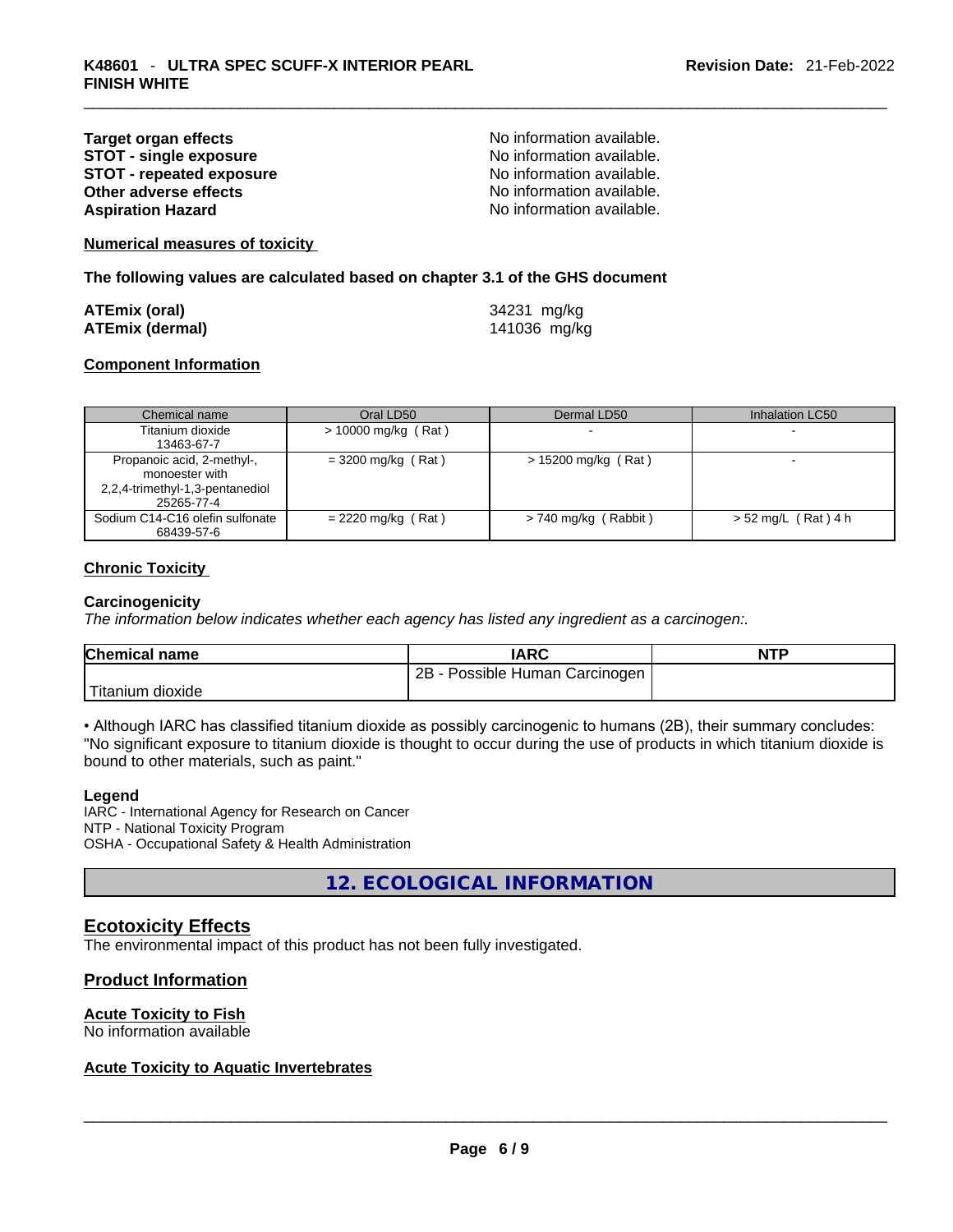No information available

#### **Acute Toxicity to Aquatic Plants**

No information available

#### **Persistence / Degradability**

No information available.

#### **Bioaccumulation**

There is no data for this product.

#### **Mobility in Environmental Media**

No information available.

#### **Ozone**

No information available

#### **Component Information**

#### **Acute Toxicity to Fish**

Titanium dioxide  $LC50:$  > 1000 mg/L (Fathead Minnow - 96 hr.)

#### **Acute Toxicity to Aquatic Invertebrates**

No information available

#### **Acute Toxicity to Aquatic Plants**

No information available

**13. DISPOSAL CONSIDERATIONS** 

**Waste Disposal Method** Dispose of in accordance with federal, state, provincial, and local regulations. Local requirements may vary, consult your sanitation department or state-designated environmental protection agency for more disposal options.

#### **14. TRANSPORT INFORMATION**

| <b>TDG</b>         | Not regulated |
|--------------------|---------------|
| <b>ICAO / IATA</b> | Not regulated |
| <b>IMDG/IMO</b>    | Not regulated |
|                    |               |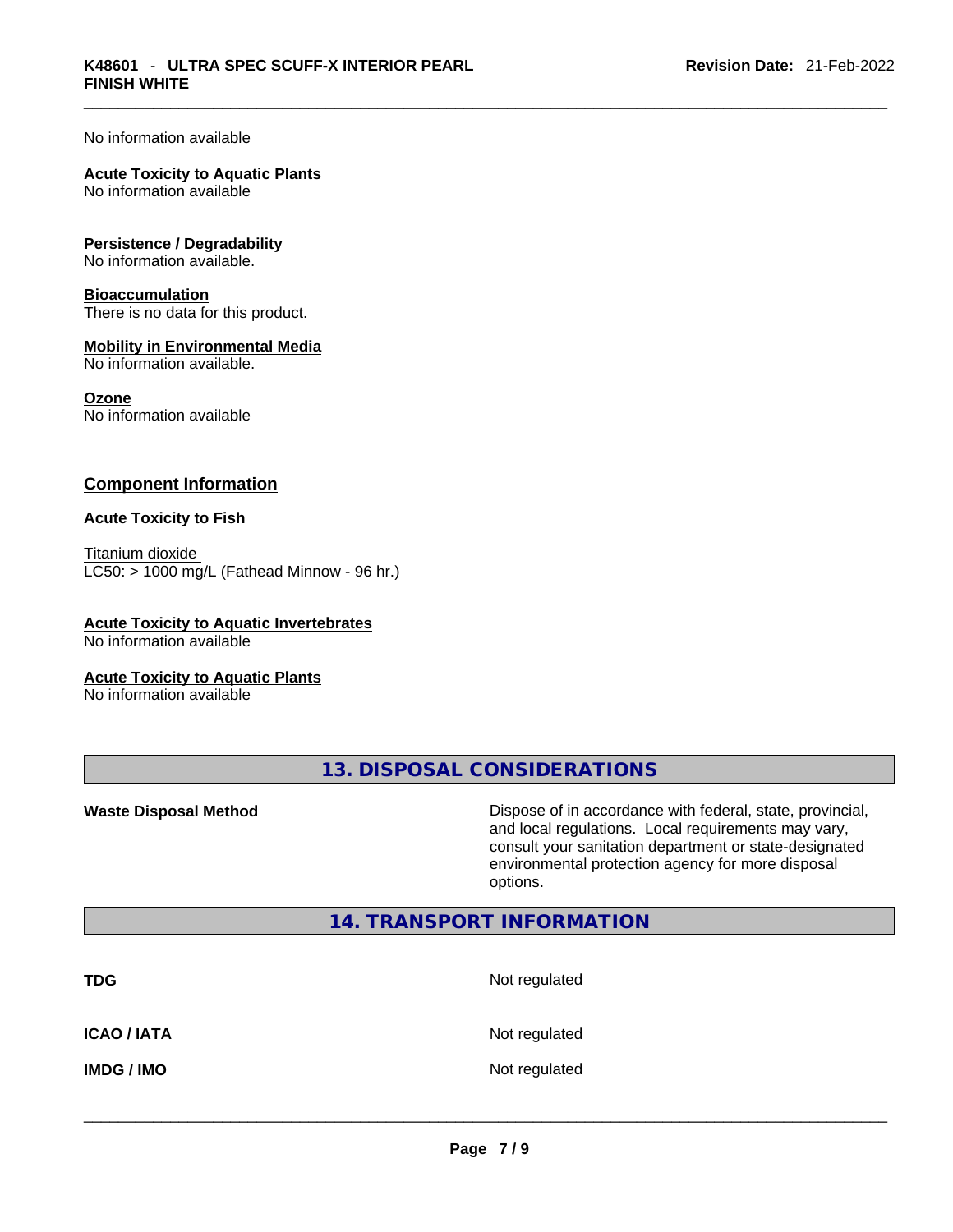#### **15. REGULATORY INFORMATION**

#### **International Inventories**

| <b>TSCA: United States</b> | Yes - All components are listed or exempt. |
|----------------------------|--------------------------------------------|
| <b>DSL: Canada</b>         | No - Not all of the components are listed. |
|                            | One or more component is listed on NDSL.   |

#### **National Pollutant Release Inventory (NPRI)**

#### **NPRI Parts 1- 4**

This product contains the following Parts 1-4 NPRI chemicals:

*None*

#### **NPRI Part 5**

This product contains the following NPRI Part 5 Chemicals:

*None*

#### **WHMIS Regulatory Status**

This product has been classified in accordance with the hazard criteria of the Hazardous Products Regulations (HPR) and the SDS contains all the information required by the HPR.

| <b>16. OTHER INFORMATION</b> |           |                                                                            |                      |                                                                                                                                               |  |
|------------------------------|-----------|----------------------------------------------------------------------------|----------------------|-----------------------------------------------------------------------------------------------------------------------------------------------|--|
|                              |           |                                                                            |                      |                                                                                                                                               |  |
| HMIS -                       | Health: 1 | <b>Flammability: 0</b>                                                     | <b>Reactivity: 0</b> | $PPE: -$                                                                                                                                      |  |
| <b>HMIS Legend</b>           |           |                                                                            |                      |                                                                                                                                               |  |
| 0 - Minimal Hazard           |           |                                                                            |                      |                                                                                                                                               |  |
| 1 - Slight Hazard            |           |                                                                            |                      |                                                                                                                                               |  |
| 2 - Moderate Hazard          |           |                                                                            |                      |                                                                                                                                               |  |
| 3 - Serious Hazard           |           |                                                                            |                      |                                                                                                                                               |  |
| 4 - Severe Hazard            |           |                                                                            |                      |                                                                                                                                               |  |
| * - Chronic Hazard           |           |                                                                            |                      |                                                                                                                                               |  |
|                              |           | X - Consult your supervisor or S.O.P. for "Special" handling instructions. |                      |                                                                                                                                               |  |
|                              |           |                                                                            |                      | Note: The PPE rating has intentionally been left blank. Choose appropriate PPE that will protect employees from the hazards the material will |  |

*present under the actual normal conditions of use.* 

*Caution: HMISÒ ratings are based on a 0-4 rating scale, with 0 representing minimal hazards or risks, and 4 representing significant hazards or risks. Although HMISÒ ratings are not required on MSDSs under 29 CFR 1910.1200, the preparer, has chosen to provide them. HMISÒ ratings are to be used only in conjunction with a fully implemented HMISÒ program by workers who have received appropriate HMISÒ training. HMISÒ is a registered trade and service mark of the NPCA. HMISÒ materials may be purchased exclusively from J. J. Keller (800) 327-6868.* 

 **WARNING!** If you scrape, sand, or remove old paint, you may release lead dust. LEAD IS TOXIC. EXPOSURE TO LEAD DUST CAN CAUSE SERIOUS ILLNESS, SUCH AS BRAIN DAMAGE, ESPECIALLY IN CHILDREN. PREGNANT WOMEN SHOULD ALSO AVOID EXPOSURE.Wear a NIOSH approved respirator to control lead

 $\_$  ,  $\_$  ,  $\_$  ,  $\_$  ,  $\_$  ,  $\_$  ,  $\_$  ,  $\_$  ,  $\_$  ,  $\_$  ,  $\_$  ,  $\_$  ,  $\_$  ,  $\_$  ,  $\_$  ,  $\_$  ,  $\_$  ,  $\_$  ,  $\_$  ,  $\_$  ,  $\_$  ,  $\_$  ,  $\_$  ,  $\_$  ,  $\_$  ,  $\_$  ,  $\_$  ,  $\_$  ,  $\_$  ,  $\_$  ,  $\_$  ,  $\_$  ,  $\_$  ,  $\_$  ,  $\_$  ,  $\_$  ,  $\_$  ,